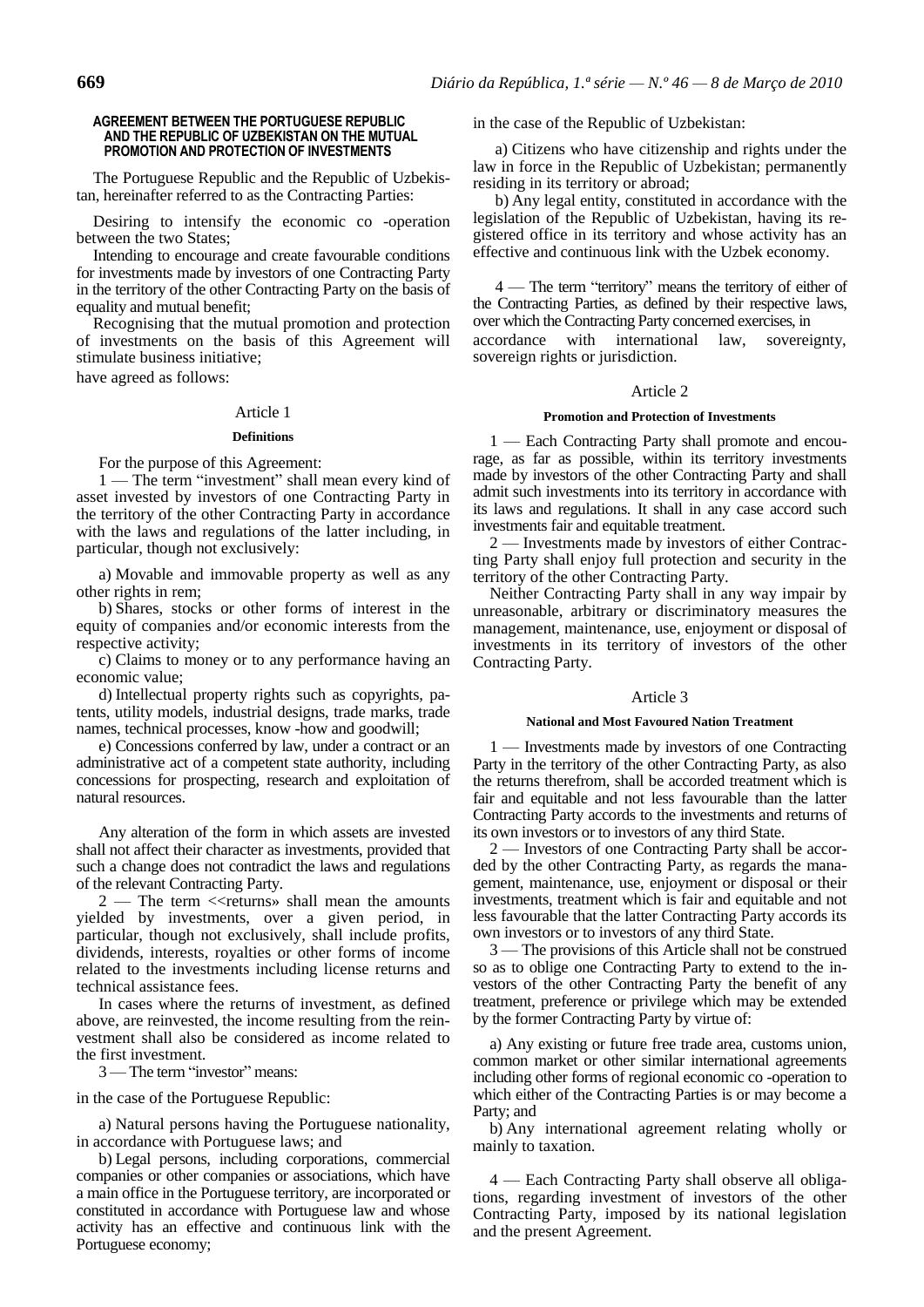### Article 4

# **Expropriation**

1 — Investments made by investors of either Contracting Party in the territory of the other Contracting Party shall not be expropriated, nationalised or subject to any other measure with effects equivalent to expropriation or nationalisation (hereinafter referred to as expropriation) except by virtue of law for a public purpose, on a nondiscriminatory basis and against prompt compensation.

2 — Such compensation shall amount to the market value of the investment expropriated immediately before the expropriation or before the impending expropriation becomes public knowledge, (whichever is earlier), and should include interest calculated on the value of the investment, until the date of final payment, at the «Libor`s» rate on the date of expropriation and be freely transferable.

The amount of compensation shall be estimated in the currency in which investments were made, or in a freely convertible currency, upon the investor choice and shall be paid without delay, independent of the place of its location or residence.

3 — The investor whose investments are expropriated, shall have the right under the law of expropriating Contracting Party the prompt review by a judicial or other competent authority of that Contracting Party of his or its case and of valuation of his or its investments in accordance with the principles set out in this article.

### Article 5

### **Compensation for losses**

Investors of either Contracting Party whose investments suffer losses in the territory owning to war or armed conflict, a state of national emergency or other events considered as such by international law, shall be accorded treatment no less favourable by the latter Contracting Party than that Contracting Party accords to the investments of its own investors, or to the investments of investors of any third State, whichever is more favourable, as regards restitution, indemnification, compensation or other valuable consideration. Any payment made under this article shall be, without delay, freely transferable in convertible currency.

# Article 6

### **Transfers**

1 — Pursuant to its own legislation, each Contracting Party shall guarantee investors of the other Contracting Party after payment of related taxes and fees the free transfer of sums related to their investments, in particular, though not exclusively:

a) Capital and additional amounts for maintenance, development and management of investments, including increase of capital;

b) The returns defined in paragraph 2, article 1, of this Agreement;

c) Any amount for the amortisation and liquidation of loans, recognised by both Contracting Parties to be an investment;

d) Proceeds from alienation, or liquidation of all or any part of investment;

e) Any preliminary payments that may be made in the name of the investor in accordance with article 7 of this Agreement;

f) Salaries, received by nationals of one Contracting Party in the territory of the other Contracting Party, related to investments;

g) Compensations, to be paid in accordance with the articles 4 and 5 of this Agreement and other payments, related to any investment dispute in the framework of the present Agreement.

2 — The transfers referred to in this article shall be made without restriction or delay at the exchange rate applicable on the date of the transfer pursuant to the exchange regulations in force, in the convertible currency in which the capital was originally invested or in any other currency agreed by the investor and the Contracting Party concerned.

3 — Notwithstanding the provisions of paragraphs 1 and 2 of the present article, a Contracting Party may protect the rights of creditors, or ensure compliance with laws on the issuing, trading and dealing in securities and the satisfaction of judgement in civil, administrative and criminal adjudicatory proceedings, through the equitable, non -discriminatory, and good faith application of its laws and regulations.

# Article 7

### **Subrogation**

1 — If either Contracting Party or its designated agency makes any payment to one of its investors as a result of a guarantee in respect of an investment made in the territory of the other Contracting Party, the former Contracting Party shall be subrogated to the rights and shares of this investor, and may exercise them according to the same terms and conditions as the original holder.

2 — In any proceeding under article 9, a Contracting Party shall not assert as a defence, counter claim, right of set -off or for any other reason, that indemnification or other compensation for all or part of the alleged damages has been received or will be received pursuant to an insurance or guarantee contract.

### Article 8

### **Disputes between the Contracting Parties**

1 — Disputes between the Contracting Parties concerning the interpretation and application of this Agreement should, as far as possible, be settled by negotiations through diplomatic channels.

2 — If the Contracting Parties fail to reach such settlement within six (6) months after the beginning of negotiations, the dispute shall, upon the request of either Contracting Party, be submitted to an arbitral tribunal, in accordance with the provisions of this article.

3 — The arbitral tribunal shall be constituted ad hoc, as follows: each of the Contracting Parties shall appoint one member and these two members shall propose a national of a third State as chairman to be appointed by the two Contracting Parties. The members shall be appointed within two (2) months and the chairman shall be appointed within three (3) months from the date on which either Contracting Party notifies the other that it wishes to submit the dispute to an arbitral tribunal.

4 — If the deadlines specified in paragraph 3 of this article are not complied with, either Contracting Party may, in the absence of any other agreement, invite the President of the International Court of Justice to make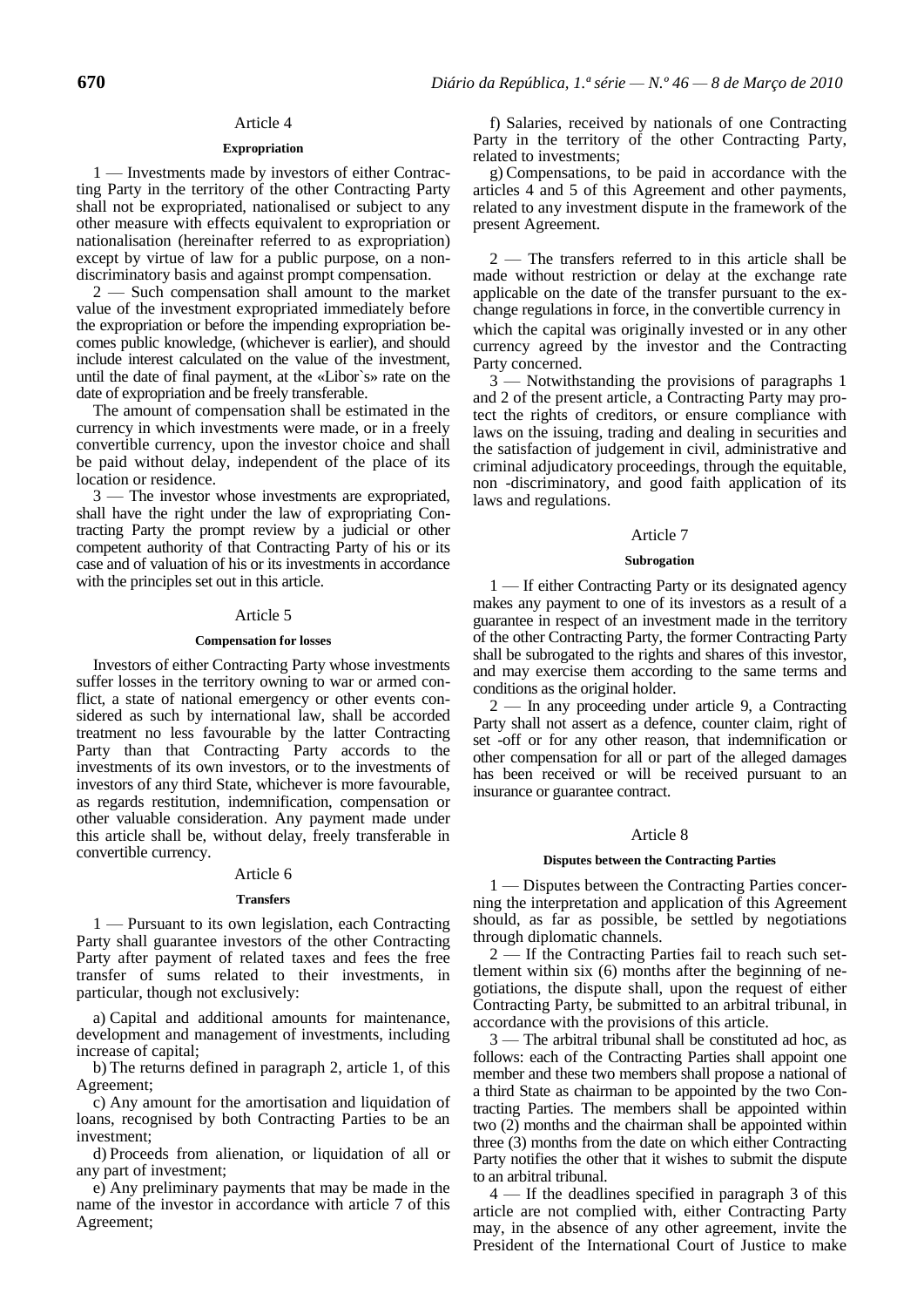the necessary appointments. If the President is prevented from doing so, or is a national of either Contracting Party, the Vice -President shall be invited to make the necessary appointments.

If the Vice -President is also a national of either Contracting Party or if he is prevented from making the appointments for any other reason, the appointments shall be made by the member of the Court who is next in seniority and who is not a national of either Contracting Party.

5 — The chairman of the arbitral tribunal shall be a national of a third State with which both Contracting Parties maintain diplomatic relations.

6 — On any stage of making a decision, the tribunal may propose to reach an agreement by friendly way. Previous provisions shall not create obstacles to such settlement of a dispute.

7 — The arbitral tribunal shall rule according to majority vote. The decisions of the tribunal shall be final and binding on both Contracting Parties. Each Contracting Party shall be responsible for the costs of its own member and of its representatives at the arbitral proceedings. Both Contracting Parties shall assume an equal share of the expenses incurred by the chairman, as well as any other expenses. The tribunal may make a different decision regarding costs. In all other respects, the tribunal court shall define its own rules of procedure.

# Article 9

### **Disputes between a Contracting Party and an investor of the other Contracting Party**

1 — Any dispute which may arise between one Contracting Party and an investor of the other Contracting Party concerning an investment of that investor in the territory of the former Contracting Party shall be settled amicably through negotiations.

2 — If such dispute cannot be settled within a period of six (6) months from the date of request for settlement, the investor concerned may submit the dispute to:

a) The competent court of the Contracting Party for decision; or

b) The International Centre for the Settlement of Investments Disputes (ICSID) through conciliation or arbitration, established under the Convention on the Settlement of Investments Disputes between States and Nationals of other States, opened for signature in Washington D. C., on March 18, 1965.

3 — Neither Contracting Party shall pursue through diplomatic channels any matter referred to arbitration until the proceedings have terminated and a Contracting Party has failed to abide by or to comply with the award rendered by the International Centre for the Settlement of Investments Disputes.

4 — The award shall be enforceable on the parties and shall not be subject to any appeal or remedy other than that provided for in the said Convention. The award shall be enforceable in accordance with the domestic law of the Contracting Party in whose territory the investment in question is situated.

# Article 10

# **Application of other rules**

If the provisions of law of either Contracting Party or obligations under international law existing at present or established hereafter between the Contracting Parties in addition to this Agreement contain a regulation, whether general or specific, entitling investments made by investors of the other Contracting Party to a treatment more favourable than is provided for by this Agreement, such provisions shall, to the extent that they are more favourable, prevail over this Agreement.

# Article 11

# **Application of the Agreement**

This Agreement shall apply to all investments, made by investors from one of the Contracting Parties in the territory of the other Contracting Party in accordance with the respective legal provisions, prior to as well as after its entry into force, but shall not apply to any dispute concerning investments which have arisen before the entry into force of this Agreement.

# Article 12

# **Consultations**

Representatives of the Contracting Parties shall, whenever necessary, hold consultations on any matter affecting the implementation of this Agreement, including the need of any changes or additions. These consultations shall be held on the proposal of one of the Contracting Parties at a place and a time to be agreed upon through diplomatic channels.

# Article 13

### **Entry into force and duration**

1 — This Agreement shall enter into force thirty (30) days after the Contracting Parties notify each other in writing that their respective internal constitutional procedures have been fulfilled.

2 — This Agreement shall remain in force for a period of ten (10) years and continue in force thereafter unless, twelve (12) months before its expiration or any subsequent five -year period, either Contracting Party notifies the other in writing of its intention to terminate the Agreement.

3 — In respect of investment made prior to the date of termination of this Agreement the provisions of articles 1 to 12 shall remain in force for a further period of ten (10) years from the date of termination of this Agreement.

In witness whereof, the undersigned representatives, duly authorised thereto, have signed the present Agreement.

Done in duplicate in Tashkent, at this  $11<sup>th</sup>$  day of September 2001, in the portuguese, uzbek and english languages, all texts being equally authentic.

In case of any divergence of interpretation, the english text shall prevail.

For the Portuguese Republic:

*Jaime Gama,* Minister of State and Foreign Affairs.

For the Republic of Uzbekistan:

*A. Kh. Kamilov,* Minister of Foreign Affairs.